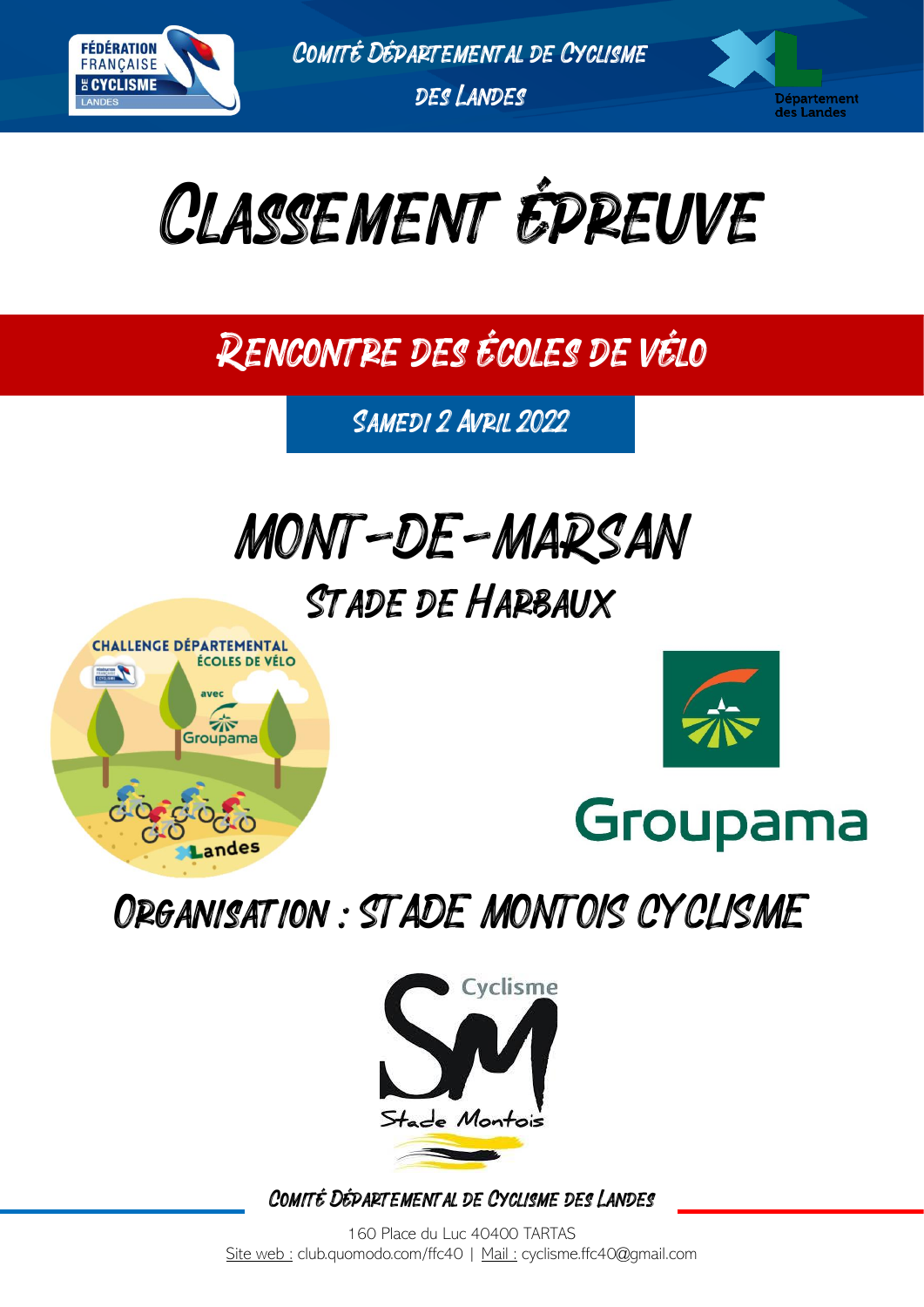#### **POUSSINS**

| <b>Classement</b> | dossard | <b>NOM</b>               | <b>PRENOM</b>   | <b>CLUB</b>                   |
|-------------------|---------|--------------------------|-----------------|-------------------------------|
| $\mathbf{1}$      | 104     | <b>VAISSE</b>            | Jeremy          | <b>AVIRON BAYONNAIS</b>       |
| $\overline{2}$    | 113     | <b>HAUSWALD MARTIN</b>   | Louis           | <b>US DACQUOISE</b>           |
| 3                 | 115     | <b>PEUDPIECE NICOLLE</b> | Andrea          | <b>US DACQUOISE</b>           |
| 3                 | 116     | <b>RAULET</b>            | <b>Leo Yves</b> | <b>US DACQUOISE</b>           |
| 5                 | 109     | <b>MONGIN</b>            | <b>Esteban</b>  | PAU VELO 64                   |
| 6                 | 110     | <b>RUBIO</b>             | <b>Clement</b>  | <b>SC SERRES CASTET</b>       |
| $\overline{7}$    | 103     | <b>BAUD</b>              | <b>Victor</b>   | <b>AVIRON BAYONNAIS</b>       |
| 8                 | 102     | <b>PELEGRY</b>           | Leo             | <b>STADE MONTOIS CYCLISME</b> |
| 8                 | 107     | <b>POMES</b>             | <b>Corentin</b> | <b>FC OLORON CYCLISME</b>     |
| 10                | 111     | <b>BRUN</b>              | <b>Merlin</b>   | <b>US DACQUOISE</b>           |
| 11                | 112     | <b>GOURGUES</b>          | Yon             | <b>US DACQUOISE</b>           |
| 11                | 114     | <b>MICHEAU</b>           | <b>Clement</b>  | <b>US DACQUOISE</b>           |
| 13                | 122     | <b>SARRAUTE</b>          | Xabi            | <b>St Martin de Seignanx</b>  |
| 14                | 117     | <b>CURTI</b>             | Aidan           | <b>VC MONTOIS</b>             |
| 15                | 106     | <b>PACOT</b>             | <b>Robin</b>    | <b>CA MORCENAIS</b>           |
| 16                | 118     | <b>LABORDE</b>           | <b>Nolan</b>    | <b>VC MONTOIS</b>             |
| 17                | 105     | <b>PACOT</b>             | <b>Maxime</b>   | <b>CA MORCENAIS</b>           |
| 18                | 121     | <b>LARRERE</b>           | Lucas           | <b>VC SALISIEN</b>            |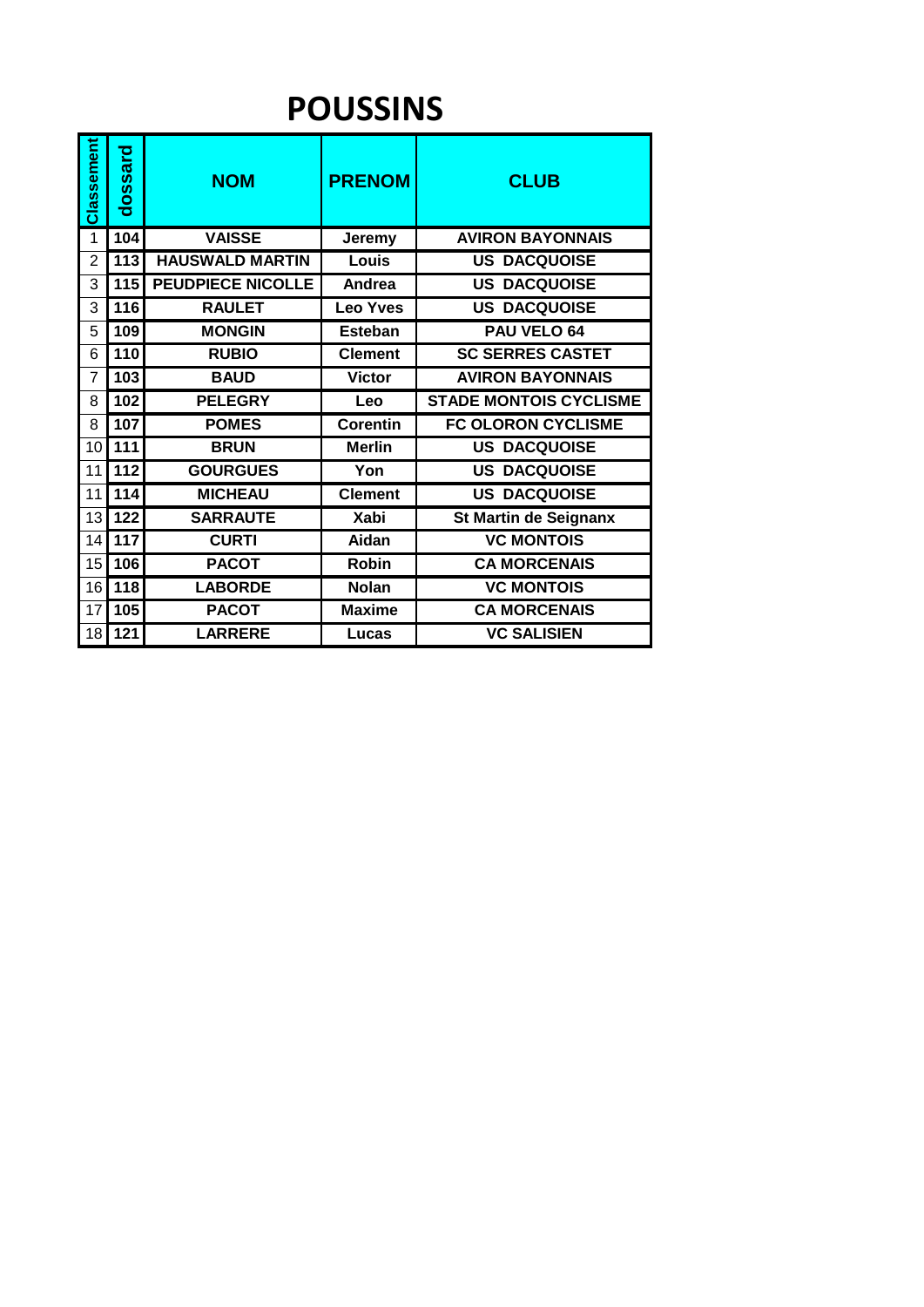### **PUPILLES**

| <b>Classement</b>       | dossard         | <b>NOM</b>                                       | <b>PRENOM</b>    | <b>CLUB</b>                        |
|-------------------------|-----------------|--------------------------------------------------|------------------|------------------------------------|
| $\overline{1}$          | 64              | <b>LARROZE</b>                                   | Oihan            | <b>TARBES CYCLISTE COMPETITION</b> |
| $\overline{2}$          | 69              | <b>PUJOS</b>                                     | <b>Nathan</b>    | <b>VC BAZAS/BERNOS BEAULAC</b>     |
| 3                       | $\overline{78}$ | <b>BRIONGOS</b>                                  | <b>Colin</b>     | <b>VELO CLUB DU SUD GIRONDE</b>    |
| $\overline{\mathbf{4}}$ | $\overline{54}$ | <b>WALDFOGEL</b>                                 | <b>Mathias</b>   | <b>AVIRON BAYONNAIS</b>            |
| 5                       | 66              | <b>COSTEDOAT</b>                                 | <b>Thibault</b>  | <b>UC ORTHEZIENNE</b>              |
| 6                       | 61              | <b>MAUBEC</b>                                    | <b>Noelie</b>    | PAU VELO 64                        |
| $\overline{7}$          | $\overline{57}$ | <b>DUQUENNE</b>                                  | <b>Arthur</b>    | <b>GUIDON SAINT MARTINOIS</b>      |
| 8                       | 63              | <b>CALVEZ</b>                                    | Lou              | <b>SC SERRES CASTET</b>            |
| 9                       | 59              | <b>IRIMIA</b>                                    | <b>Amaury</b>    | <b>GUIDON SAINT MARTINOIS</b>      |
| 10                      | 77              | <b>FAGE</b>                                      | <b>Marius</b>    | <b>VC SALISIEN</b>                 |
| 11                      | $\overline{73}$ | <b>ERIZABAL</b>                                  | <b>Sacha</b>     | <b>VC MONTOIS</b>                  |
| 12                      | $\overline{51}$ | <b>DINVILLE</b>                                  | Julien           | <b>STADE MONTOIS CYCLISME</b>      |
| 13                      | 68              | <b>THOURY</b>                                    | Raphael          | <b>US DACQUOISE</b>                |
| 14                      | 65              | <b>DORVAL</b>                                    | Timijah          | <b>UC MAMERS NEUFCHATEL</b>        |
| 15                      | 58              | <b>FRANCOIS</b><br><b>Mathis</b>                 |                  | <b>GUIDON SAINT MARTINOIS</b>      |
| 16                      | 60              | <b>REISNER</b>                                   | Lucile           | <b>GUIDON SAINT MARTINOIS</b>      |
| 17                      | $\overline{79}$ | <b>VIDAL</b>                                     | Gabin            | <b>VELO CLUB DU SUD GIRONDE</b>    |
| 18                      | $\overline{82}$ | <b>LEON</b>                                      | <b>Sacha</b>     | <b>VC URT</b>                      |
| 19                      | 62              | <b>BARNECHE SAMALBIDE</b>                        | <b>Elorie</b>    | <b>SA MAULEON</b>                  |
| 20                      | $\overline{74}$ | <b>RADERANIRINA</b>                              | <b>Simon</b>     | <b>VC MONTOIS</b>                  |
| 21                      | $\overline{81}$ | <b>LESPIEN</b>                                   | <b>Amadéo</b>    | <b>Stade montois</b>               |
| 22                      | 67              | <b>PEYROUX</b>                                   | <b>Timothe</b>   | <b>UC ORTHEZIENNE</b>              |
| 23                      | $\overline{71}$ | <b>GROSSEMY</b>                                  | <b>Maxime</b>    | <b>VC MONTOIS</b>                  |
| 24                      | $\overline{56}$ | <b>POMES</b>                                     | <b>Gwenaelle</b> | <b>FC OLORON CYCLISME</b>          |
| 25                      | $\overline{70}$ | <b>DEMOUTIEZ</b>                                 | Remi             | <b>VC MONTOIS</b>                  |
| 26                      | $\overline{72}$ | <b>BEAUVAIS</b><br><b>VC MONTOIS</b><br>Lucas    |                  |                                    |
| 27                      | 80              | <b>CIGANA</b><br><b>VC Sud gironde</b><br>Antony |                  |                                    |